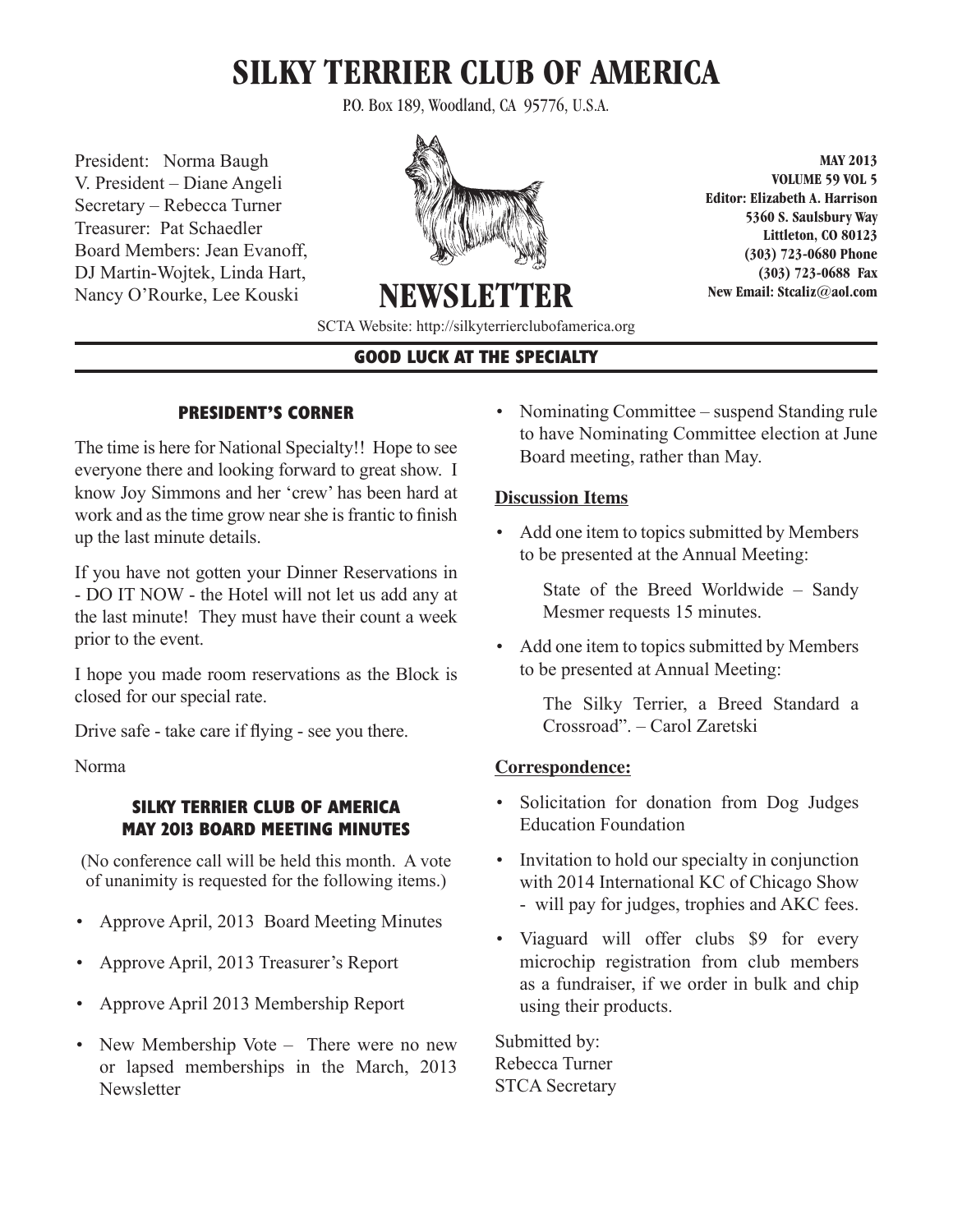#### **TREASURER'S REPORT**

# April 2013

|                           | April 2013  | TOTAL 2013  |
|---------------------------|-------------|-------------|
| Receipts                  | \$10,547.00 | \$16,905.65 |
| Expenses                  | 2,996.88    | 8,063.34    |
| Net Increase              | \$7,550.12  | \$8,842.31  |
| <b>STCA General Fund</b>  |             | \$40,903.48 |
| <b>Agility Trial Fund</b> |             | 17.59       |
| <b>Health Fund</b>        |             | 12,728.81   |
| Legislation Fund          |             | 1,111.98    |
| <b>TOTAL</b>              |             | \$54,761.86 |

# **APRIL DONATIONS**

Health Fund: Carol Elliott

Legislative Fund: Carol Elliott

General Specialty Fund Sherri Sollars Susan Jeffries Karen Shields Donna & Rick Hitz Michael Shanker Louise Scott DJ Martin-Wojtek Jan Cooke Scott Bunnell Martha Tootle Suzanne Detwiler Kathleen Reparsky Randy Hinson Sharlene & Paul Bland Eugene & Darilyn Bouquet

Silky Terrier Rescue Charitable Trust: Barbra Anderson Stan and Lynda Guinn Dawn Kravagna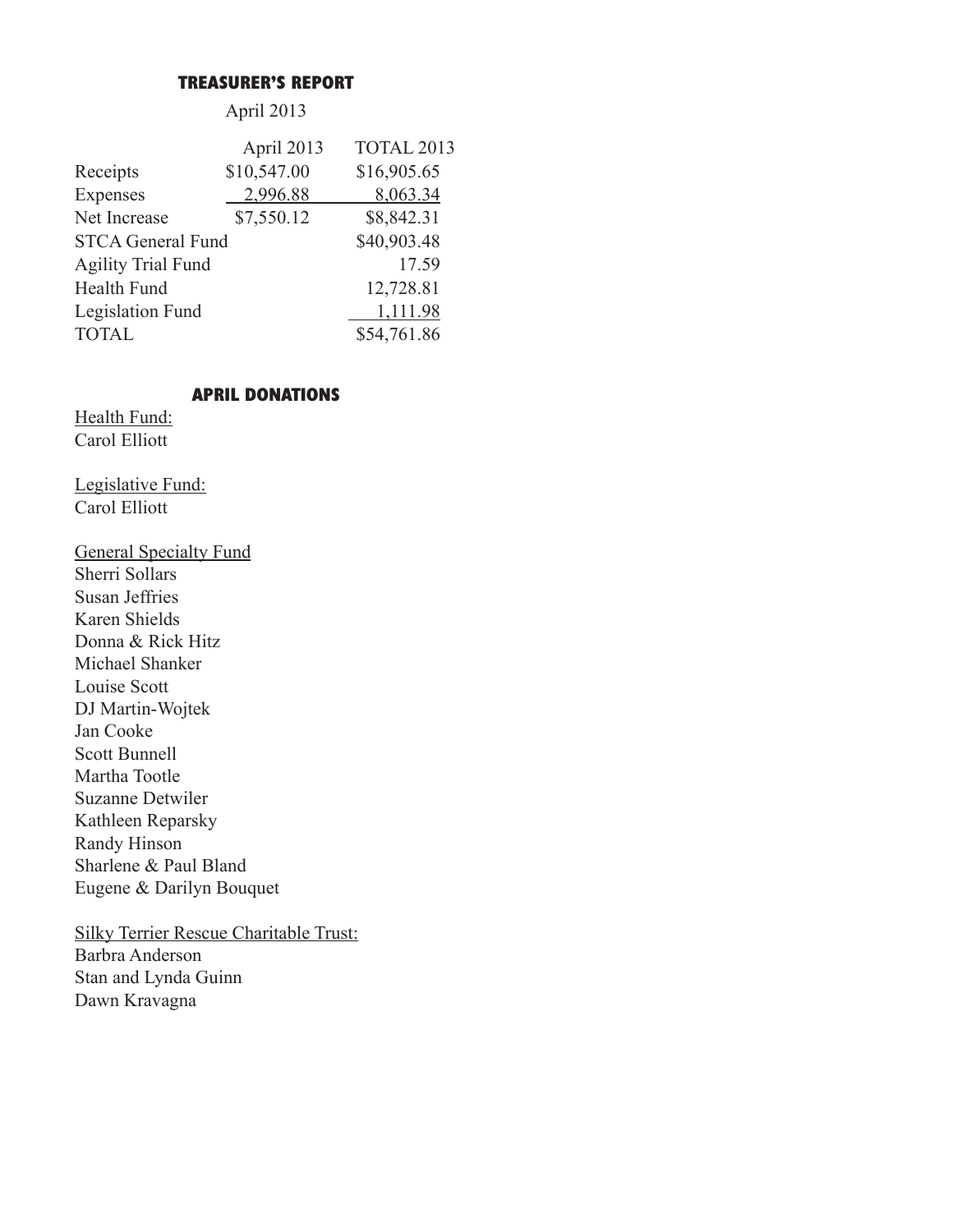

I'm still shopping for my Auction Basket. Are you??? It's always a lot of fun to vote on the baskets, and then the real excitement…the bidding! Speaking of voting, remember, the baskets are voted on by YOU, the attendees, and there will be a cash prize of \$200 for the BIS basket, and \$100 prize for 2nd – 4th placements. How's that for incentive? Looking forward to seeing all of the wonderful baskets everyone puts together.

See you soon! Beth Johanson Regional Chair

The breed counts for the Regional Show are:

66 Silky Terriers 10-23 – 15-11 27 Sweepstakes 8 Veteran Sweepstakes 5 Veteran Dogs 2 Veteran Bitches

3 Jr Showmanship OP SR

There are 12 Obedience entries and 6 Rally entries

The Breed Counts for the National Specialty are:

70 Silky Terriers  $10-26 - 15-12$ 29 Sweepstakes 8 Veteran Sweepstakes 5 Veteran Dogs 2 Veteran Bitches 2 Stud Dog 1 Brace 8 Parade of AKC Title Holders 2 Jr Showmanship OP SR 3 Baby Puppies **Obedience** 3 Obed NV B 2 Obed OP A 2 Obed OP B 2 Obed Vet 1 Obed Vers 2 Obed Beg NV B 2 Rally NV B 1 Rally ADV B 2 Rally EX A 1 Rally EX B

## Regional Judges

Sweepstakes – Gigi Zybko Regular and Non Regular Classes – Janis Mercer Obedience and Rally – Mrs. Margery A.West

## National Judges

Sweepstakes – Joan Schurr Kefeli Regular and Non-Regular Classes – Florence Males Puppy Competition – Florence Males Obedience and Rally Classes – Rick L. Garvin